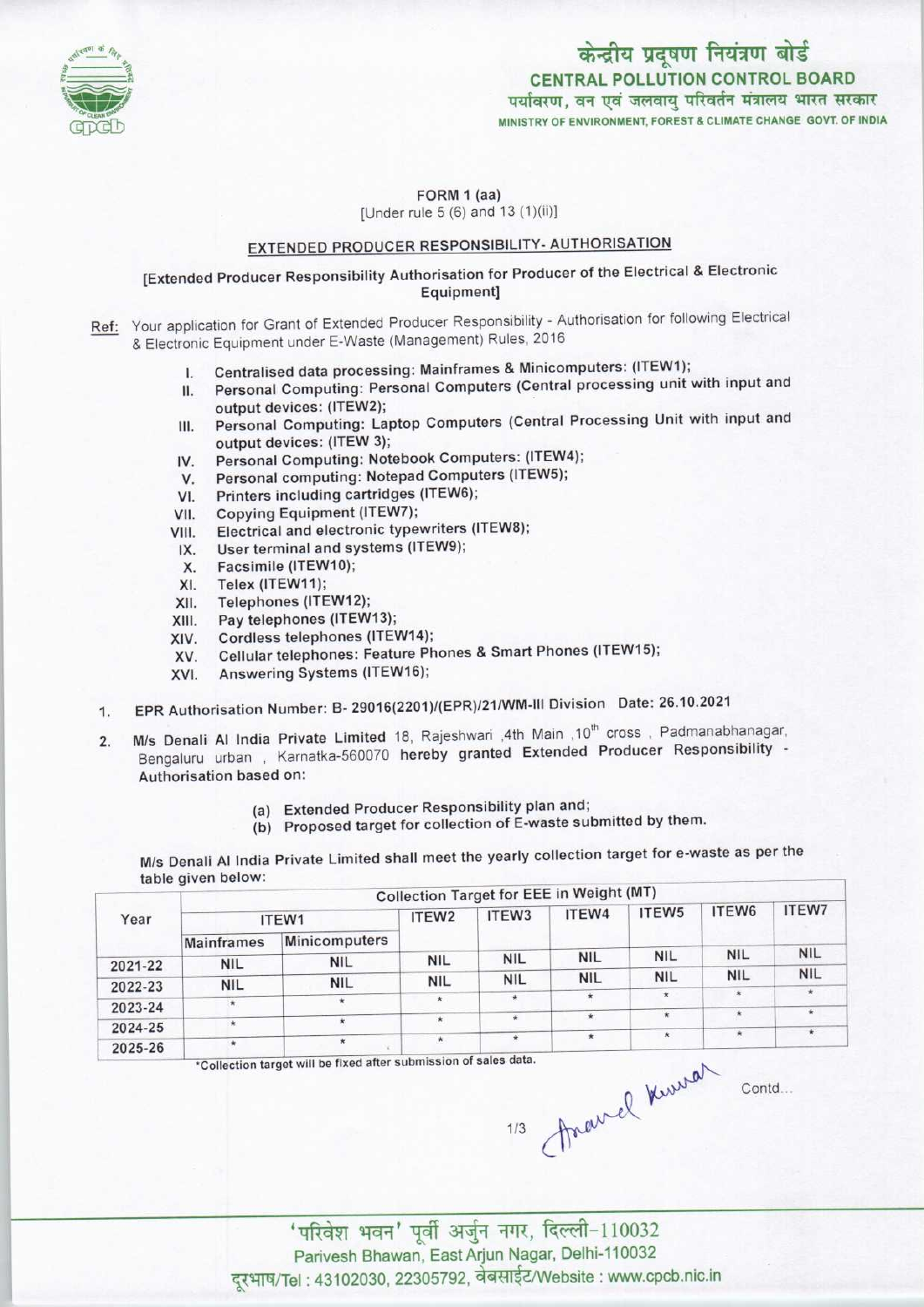

From pre page.....

| Year    | Collection Target for EEE in Weight (MT) |            |            |            |            |            |               |                    |                               |            |
|---------|------------------------------------------|------------|------------|------------|------------|------------|---------------|--------------------|-------------------------------|------------|
|         | ITEW8                                    | ITEW9      | ITEW10     | ITEW11     | ITEW12     |            | ITEW13 ITEW14 | ITEW <sub>15</sub> |                               | ITEW16     |
|         |                                          |            |            |            |            |            |               | Feature<br>Phones  | <b>Smart</b><br><b>Phones</b> |            |
| 2021-22 | <b>NIL</b>                               | <b>NIL</b> | <b>NIL</b> | <b>NIL</b> | <b>NIL</b> | <b>NIL</b> | <b>NIL</b>    | <b>NIL</b>         | <b>NIL</b>                    | <b>NIL</b> |
| 2022-23 | <b>NIL</b>                               | <b>NIL</b> | <b>NIL</b> | <b>NIL</b> | <b>NIL</b> | <b>NIL</b> | <b>NIL</b>    | <b>NIL</b>         | <b>NIL</b>                    | <b>NIL</b> |
| 2023-24 | $\star$                                  | $\star$    | $\star$    | $\star$    | $\star$    | $\star$    | $\star$       | $\star$            | $\star$                       | $\star$    |
| 2024-25 | $\star$                                  | $\star$    | $\star$    | $\star$    | $\star$    | $\star$    | $\star$       | $\star$            | $\star$                       | $\star$    |
| 2025-26 | $\star$                                  | $\star$    | $\star$    | $\star$    | $\star$    | $\star$    | $\star$       | $\star$            | $\star$                       | $\star$    |

'Collection target will be fixed after submission of sales data.

#### The Authorisation shall be valid for a period of five (5) years from date of issue with following  $\overline{3}$ conditions:

- i. You shall strictly follow the approved Extended Producer Responsibility plan, a copy of which is enclosed herewith as Enclosure-I;
- ii. You shall ensure that collection mechanism or collection Centres are set up or designated as per the details given in the Extended Producer Responsibility plan and that shall be completed before the proposed dates if any in the EPR Plan (list of collection Centres and the toll free numbers for reverse logistics enclosed);
- iii. You shall ensure that all the collected e-waste is channelized to your dismantler/recycler M/s Global Waste Solution, Khasra No. 71/22/2/1, 74/3/1, Khewat No. 216, Khatauni No. 323, Ram Nagar Hadbast No. 6 Tehsil-Ganaur, Sonipat, Haryana-131001 and records shall be maintained at dismantler/recycler and your end;
- iv. You shall maintain records, in Form-2 of these Rules, of e-waste and make such records available for scrutiny by Central Pollution Control Board;
- v. You shall file annual returns in Form-3 to the Central Pollution Control Board on or before 30th day of June following the financial year to which that returns relates.
- i. General Terms & Conditions of the Authorisation:
	- a. The authorisation shall comply with provisions of the Environment (Protection) Act, 1986 and the E-waste (Management) Rules,2016 made there under;
	- b.The authorisation or its renewal shall be produced for inspection at the request of an officer authorised by the Centra! Pollution Control Board;
	- c.Any change in the approved Extended Producer Responsibility plan should be informed to Central Pollution Control Board within 15 days on which decision shall be communicated by Central Pollution Control Board within sixty days;
	- d.It is the duty of the authorised person to take prior permission of the Central Pollution Control Board to close down any collection centre/points or any other facility which are part of the EPR plan;
	- e.An application for the renewal of authorisation shall be made aslaid down in sub-rule (vi) of rule of 13(1) the E-Waste (Management) Rules, 2016;
	- f.The Board reserves right to cancel/amend/revoke the authorisation at any time as per the policy of the Board or Government.

### ii. Additional Conditions: -

- a) That the applicant will submit annual sales data along with annual returns;
- b) That the applicant has to ensure that the addresses of collection points provided by them in their EPR Plan are correct and traceable and the collection points/centres are functional;

Travel Kurren  $213$ 

**Contd**